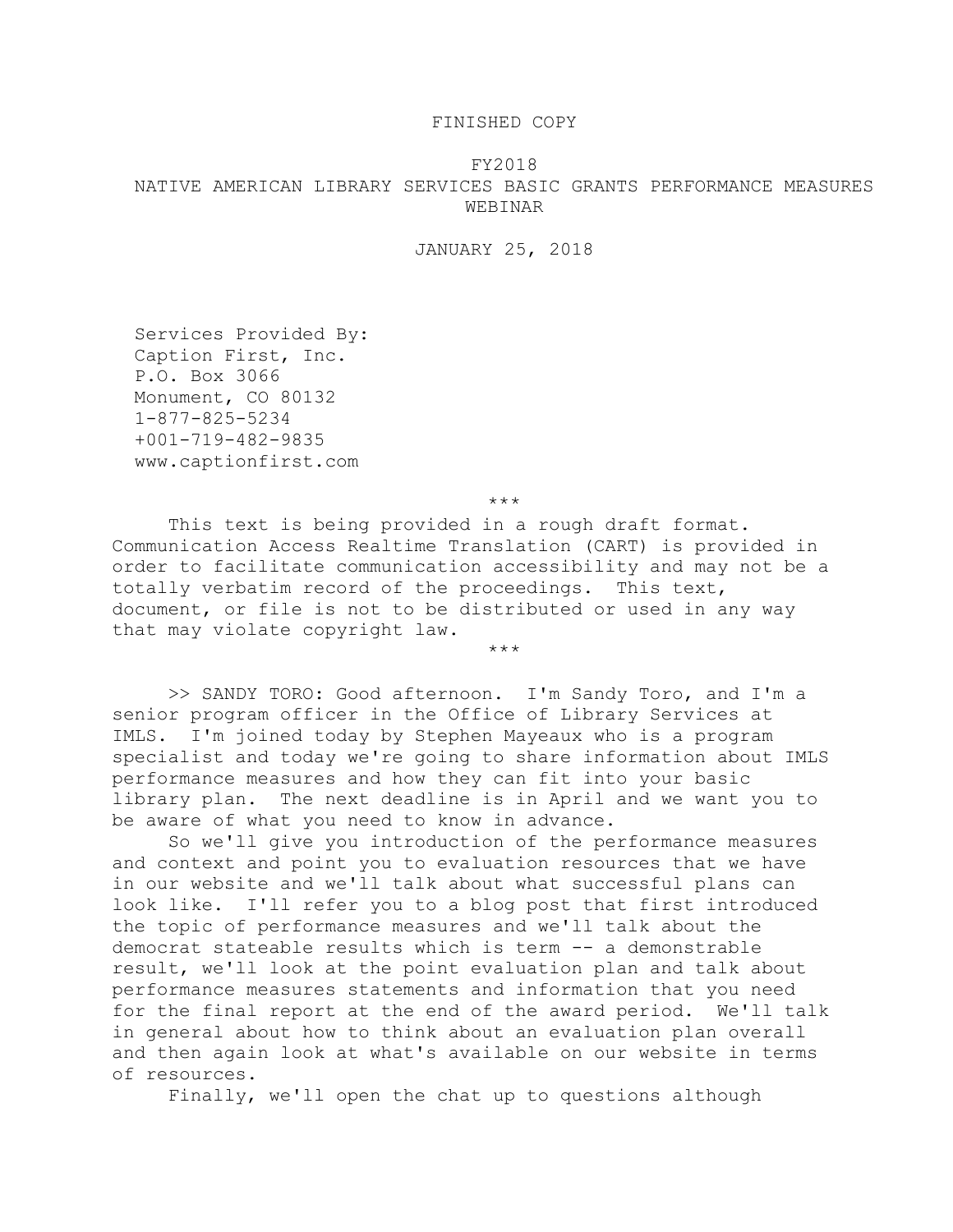you're free to ask any question as we go along, and I am happy to try to answer them.

To get started, it is helpful to think about performance measures within the overall context of evaluation. Before we dive into what the IMLS performance measures are and how you need to make use of them I want to point out that on our website you will find a page devoted to research and evaluation. In the evaluation resources section there are a number of web links you can click on that will help you think about which kind of evaluation approach you might want to take for your project.

The reason I bring this up, it is that performance measures which has to do with gathering information, data that addresses how well the project meets any goals presented in the library plan falls within the area of evaluation.

For example, an evaluation resources, if you scroll down, you will find a section on project planning tools for museum and library services. This section has links to other sites that look at evaluations and the inspiring learning framework, there is a framework for broadening the impact of outreach efforts and other links and sites.

There is one section on common evaluation methods and terms from the Harvard family research project and in this case we have pulled out key terms and brief descriptions that might be helpful for you to get an overall view of different approaches to gathering the information that you need to help you figure out if you're meeting your goals.

For example, if you're including educational workshops for families in the library plan how will you know what the family members are taking away from their experiences during the workshop? You ask them questions as to -- will you take notes about the observations in terms of how the parents, children are working together during the workshop? It is up to you. It is important to keep in mind that at IMLS we don't require any one particular kind of evaluation or that you hire an external, outside evaluator. We leave it up to you to figure out what you need. In most cases, if you have a plan, that will help you to address the performance measures that we do require you to have.

Again, it is helpful to think about performance measures within that bigger context of evaluation and there are lots of resources on our websites.

So back in 2016, in that fiscal year IMLS was first required to report back to the Office of Management and Budget the results of projects that we funded. Because we fund so many different kinds of libraries and museum to do a variety of types of research and programs this was a huge challenge for us. We need a way to show results across all of the programs for both libraries and museum so an internal team at IMLS came up with a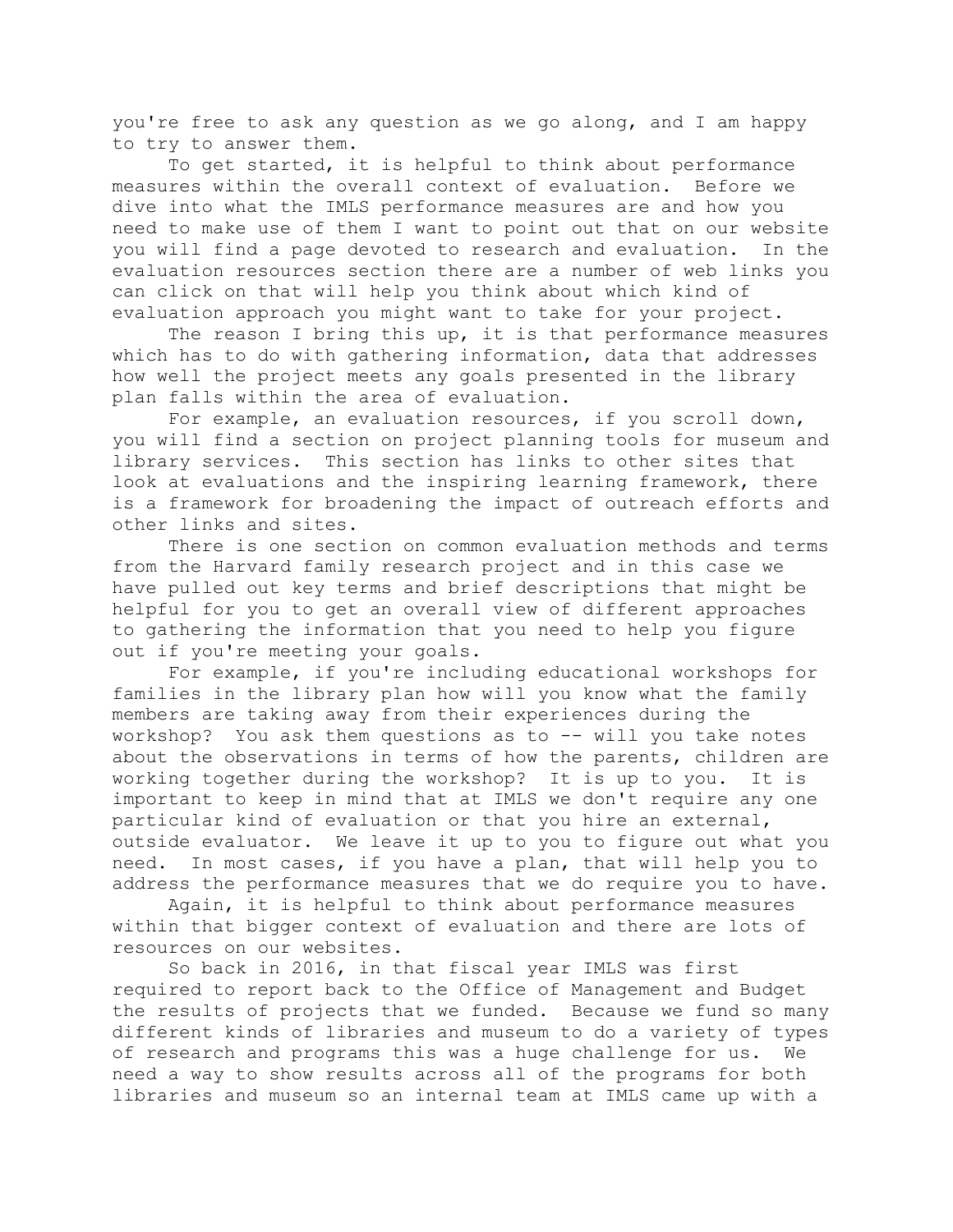basic performance measures requirement that could be used by all awardees regardless of type of institution, program type, so a blog first introduced this general performance measures to applicants in the Fall of 2015. I have the link here on the bottom of the slide.

As you can read in the post, all projects funded by IMLS are now required to measure performance. This is new for Basic Grants, we tried to put it off as long as we could and it still is required and as I mentioned earlier by measuring performance we mean gathering information or data that addresses how well the project meets any goals that are presented in your application for funding.

We're going to see some slides and I'll walk you through what it looks like for you as the applicant.

This is the IMLS program and information sheet or PIS. The PI, it is linked to every notice of funding opportunity including the one for the Basic Grants. This is one of the required documents that you need to have a complete basic grant application so make sure that you use the correct version of the PIS. On this sheet you have to selected an agency level goal and a performance goal. You need to look at the bottom of the sheet to get the correct one.

This is important to submit with the application. If not, it would be rejected. You can resubmit but it is better to use the correct form from the beginning.

This is question 4 from that program information sheet. It will ask you to select one of three IMLS agency level goals so the learning, community, content and collections. Then you select at least one of the performance goals. For learning, you have train and develop museum and library professionals, support communities of practice, develop and provide inclusive and accessible learning opportunities.

For community you have strengthen museum and libraries as essential partners in addressing the needs of their communities.

For content and collections we have broaden access and expand use of the nation's content and collections and improve management of the nation's content and collections, and improve preservation, conservation and care of the nation's content and collections.

So you take one goal on the PIS and this goal needs to be addressed in the library plan.

Check your plan to make sure you've dressed a performance goal and you may be asked to revise your plan if we see a performance goal has not been addressed.

As you work through the plan, make sure that you reflect and really think about which goal you want to pick. Even though sometimes people are ambitious and pick multiple goals you only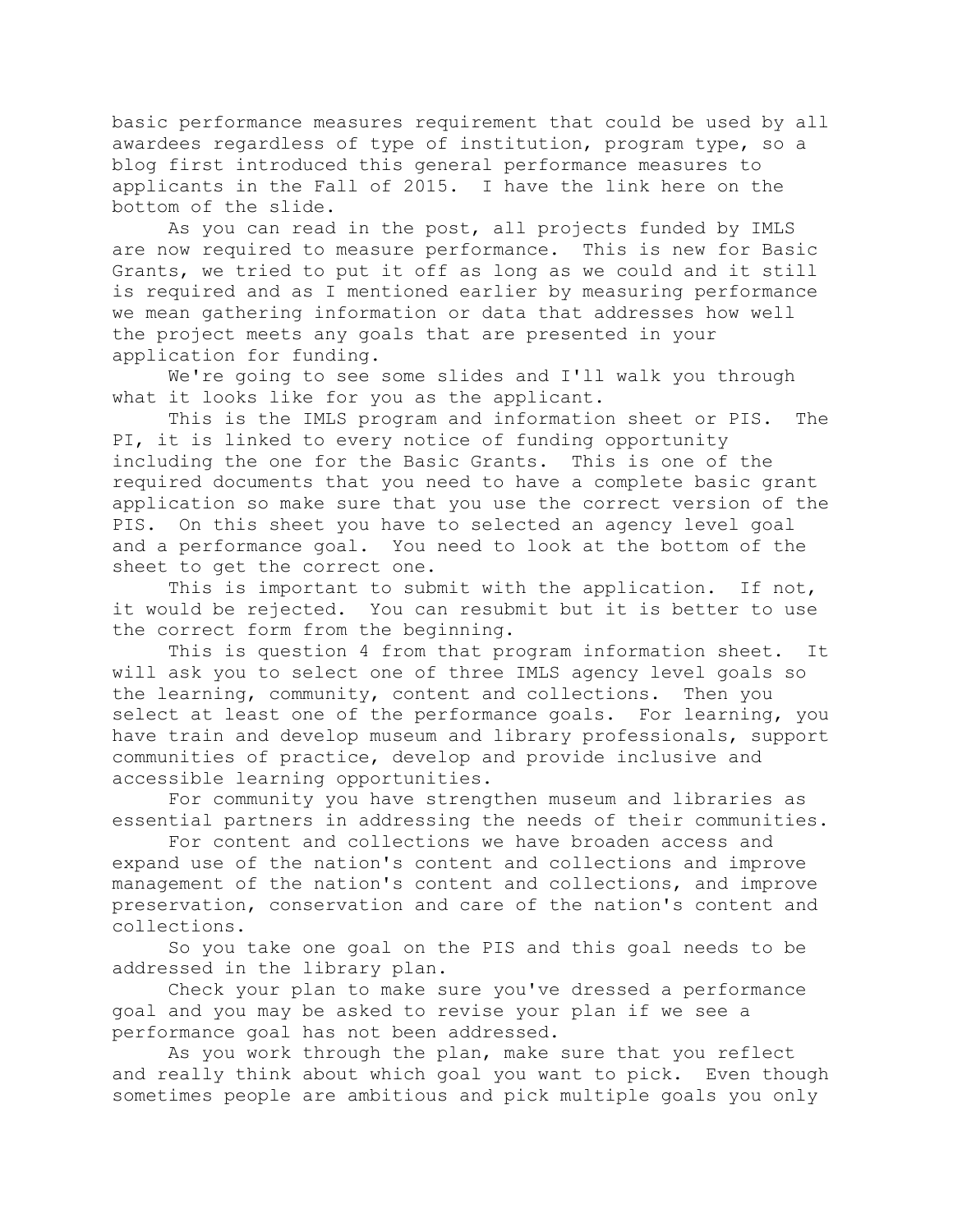really need to pick one.

So projects that have to do with learning or community, we provide a link to specific performance measure statements and information on our website. If you click on the link you'll be given basic information that refers you back to the statement that you picked on your program information sheet. You're told that you will be required to provide specific information that relates to that statement by the program information sheet in your final report and you're given some samples in terms of what you can say to help address that goal that you picked. For example, for train and development for library and professionals, you can ask your staff who participated in a workshop did your understanding increase as a result of the training and they can strongly agree, neither agree or disagree and they can disagree or they can strongly disagree.

The data to collect would be how many people participated in the training, how many responses you got and how many people responded per question and how many people refused to respond or didn't respond. That's one example for training and developing museum and library professionals.

If you pick development for providing inclusive and development community opportunities you could ask maybe participants in a workshop did your understanding increase as a result of participating in the workshop. Again, they can agree, disagree, strongly disagree and you would get the same data, how many people participated, how many responses you got, how many people didn't respond.

If you pick the community goal that talks about strengthening museum and libraries as essential partners in addressing needs of the communities you can ask your staff is my organization better prepared to provide a program or service that addresses community needs. Again, they can agree or disagree and you collect the same data, how many people responded, how many people didn't respond. That's what gives you a sense of the kinds of examples we have in our website to help you figure out who to ask, what kind of questions to ask and what kind of data you will need to include that you have been addressing the performance goal statement.

The next time you'll be officially required to address that goal is when you submit your final report. You address the performance measure statement and program information sheet in your library plan and then in your final report.

This is the page on our website where you can find the final report requirements for Basic Grants. Sometimes it is helpful to see what you'll be required to do at the end to help you put together the application in the beginning.

You can see here in orange it says Native American Library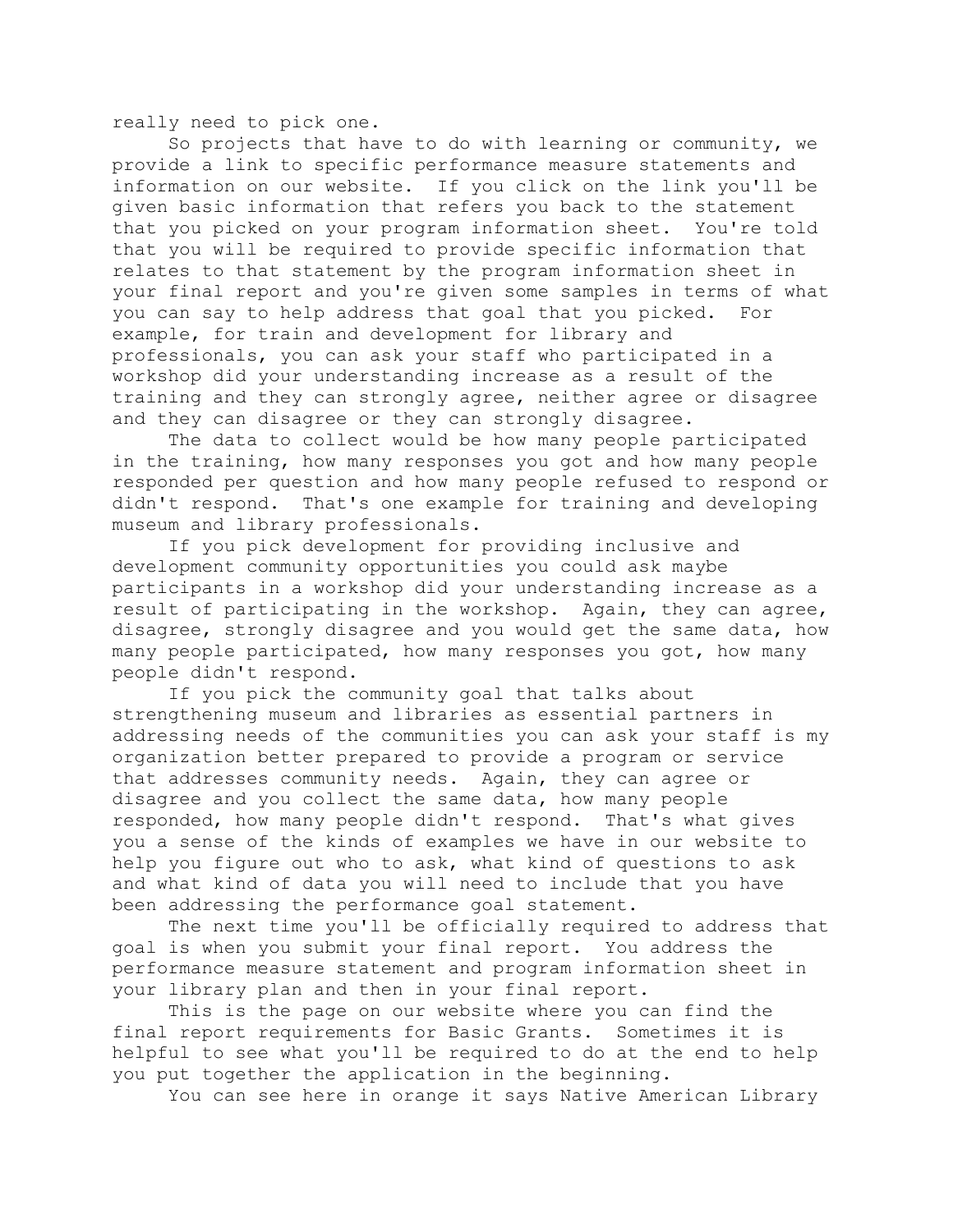Services Basic Grants, and underneath is the link to the form. At this time we do not expect this form to change. It is the same form if you applied last year that you had to fill out as your Basic Grant.

On the form, there are areas where you describe what you did during the award period and how much money you spent. So this is divided between your regular project activities and the education or assessment activities that cannot go over \$3,000. You'll put that on the second page of the form.

When you work on the final report you can follow the guidance that's available for final performance reports for other grants to help you describe which activities were proposed, which activities were completed and if there were it changes what did the changes look like. Currently we don't have this guidance for Basic Grants, so that's why I'm directing you to the instructions for help. They're accessible through the same link on Slide 8 which is repeated here.

This is the first page.

On the second page you will see specific instructions about performance goals.

Again, you're directed to the performance goals statements and for learning and community projects you will be instructed to again record the number of participants, the number of responses, how many people didn't answer and you should have one line of information for each performance measure statement. You're going to see some other guidance about how to capture the results, how to capture lessons learned and what your next steps are in terms of the project beyond the end date of the award.

Foreclosing learning and community projects you want to refer to the plan that you're submitting with the application and record the performance measure statements, for example here in the first column, and in the survey respondent column you can specify for whom the survey results -- from whom the survey results were obtained, was it program or project participants, other staff, community partners, then for each performance measure statement you record the number of participants, the responses, et cetera. You can have one line of information measure statement.

We're not asking for had that much information but you have to include all the parts.

Taking a step back again, in general, thinking about performance measures in terms of it a broader evaluation plan and how do you know what to include in the evaluation plan.

You should include specific and sufficient resources dedicated to evaluation activities in your library plan, in your budget and refer to these throughout the duration of the award. Keep in mind that you're going to need time to fill out this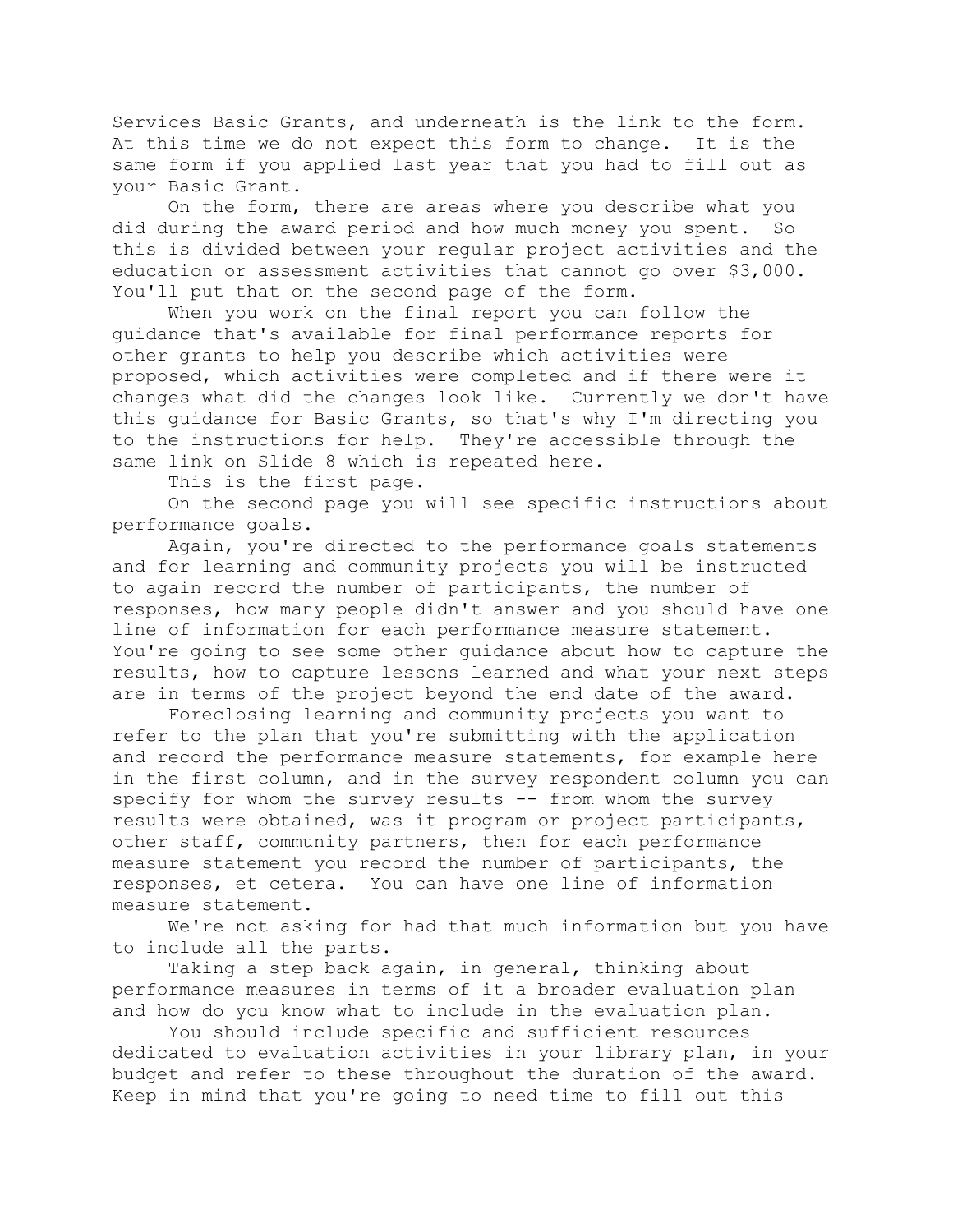report and account for who attended, gathering their responses to the questions.

So relevant costs can include payments for consultants, your own staff, staff time for developing a questionnaire or survey, staff time for collecting the information and analyzing the data that you're going to put in the final report so include the costs of the evaluation and the reporting and sharing the results in your project budget and keep in mind that evaluation strait gees often use multiple techniques, not just to measure and analyze things like outputs and outcomes, which are short-term and long-term impacts, but also to help you to share information about your project design and how you progress with your project.

When you think about a plan, remember to link back to the IMLS goals from the program information sheet, the goal statements that you will find on our website further explained, and the results that you intend to measure in terms of the project that you're proposing.

I recognize that's a lot of information and we're going to open it up to questions now. I will say that we're happy to look at drafts of library plans and give you feedback if you would like to get any feedback from us before you submit your application for the Basic Grant.

If you have any questions at all, feel free to type them into the chat box.

We have one question from Ann. She says so for the performance goals, they're Basic Grant usually covers things that would be in multiple categories. Is it okay to just pick one and go with the parts of the grant that apply to that goal? Yes. Yes, pick one even though you have some things that may fall outside of that range and only answer the questions that you need to.

Again, when these performance measures and the statements were developed, they were trying to find the base that anybody who gets a grant could answer. We're trying to keep it simple although it could seem overwhelming. That's a great question.

We see a few people typing. We'll wait a few more minutes.

We'll put up our contact information so that you can know how to get in touch with us if you have questions about your library plan and your performance measures.

Another question, if we picked the performance relating to education and training, is it okay if the staff participating is only a few people. There would only be a few responses to the survey. Yes. If it is only three people, then that's your number of respondents and if one person refuses to answer then you put in the responses from the two people who were willing to answer.